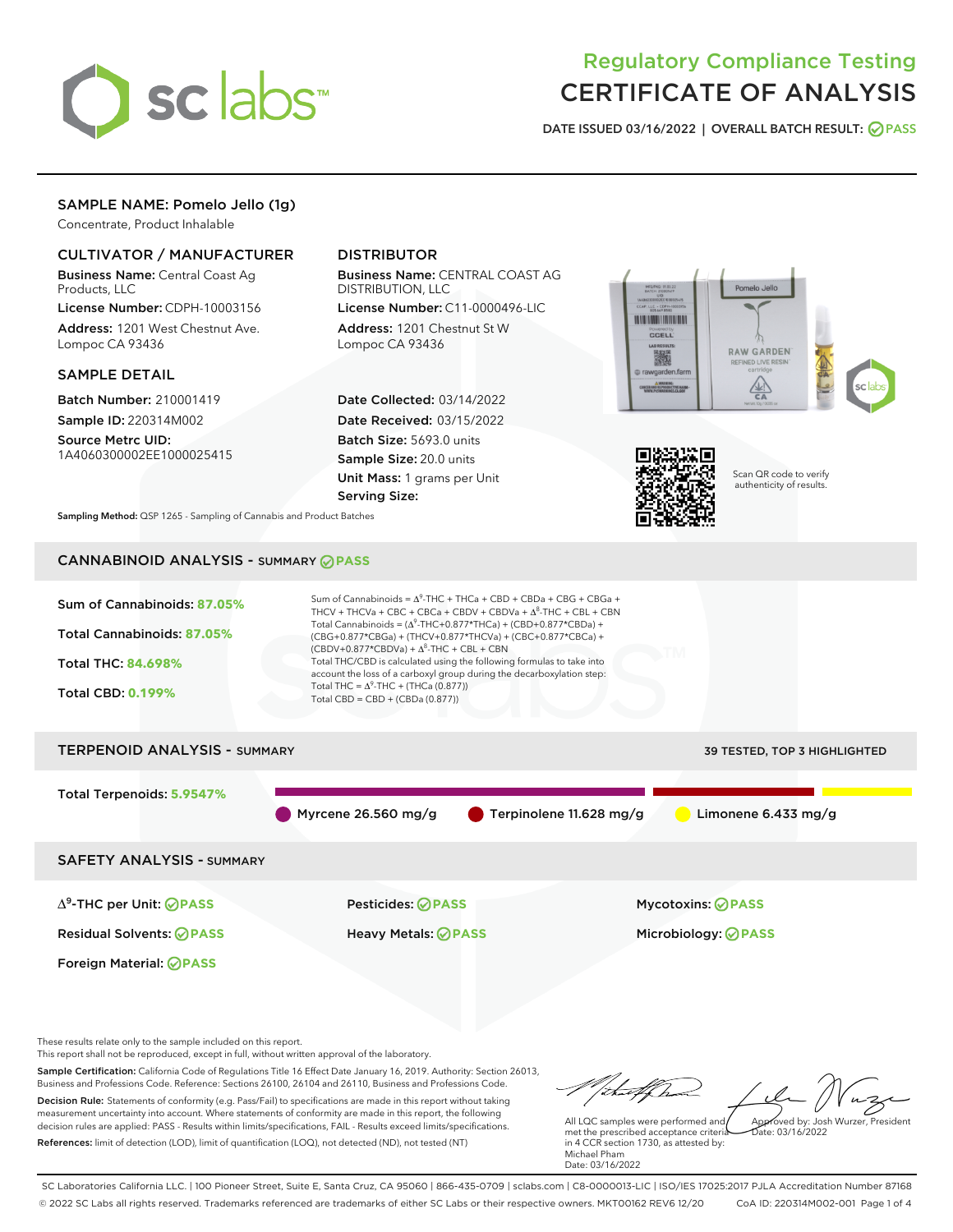



POMELO JELLO (1G) | DATE ISSUED 03/16/2022 | OVERALL BATCH RESULT: **⊘** PASS

#### CANNABINOID TEST RESULTS - 03/16/2022 2 PASS

Tested by high-performance liquid chromatography with diode-array detection (HPLC-DAD). **Method:** QSP 1157 - Analysis of Cannabinoids by HPLC-DAD

#### TOTAL CANNABINOIDS: **87.05%**

Total Cannabinoids (Total THC) + (Total CBD) + (Total CBG) + (Total THCV) + (Total CBC) +  $(Total CBDV) +  $\Delta^8$ -THC + CBL + CBN$ 

TOTAL THC: **84.698%** Total THC (Δ<sup>9</sup>-THC+0.877\*THCa)

TOTAL CBD: **0.199%**

Total CBD (CBD+0.877\*CBDa)

TOTAL CBG: 1.125% Total CBG (CBG+0.877\*CBGa)

TOTAL THCV: 0.42% Total THCV (THCV+0.877\*THCVa)

TOTAL CBC: ND Total CBC (CBC+0.877\*CBCa)

TOTAL CBDV: ND Total CBDV (CBDV+0.877\*CBDVa)

| <b>COMPOUND</b>            | LOD/LOQ<br>(mg/g) | <b>MEASUREMENT</b><br><b>UNCERTAINTY</b><br>(mg/g) | <b>RESULT</b><br>(mg/g) | <b>RESULT</b><br>(%) |
|----------------------------|-------------------|----------------------------------------------------|-------------------------|----------------------|
| $\Lambda^9$ -THC           | 0.06 / 0.26       | ±22.699                                            | 846.98                  | 84.698               |
| <b>CBG</b>                 | 0.06 / 0.19       | ±0.345                                             | 11.25                   | 1.125                |
| <b>THCV</b>                | 0.1 / 0.2         | ±0.16                                              | 4.2                     | 0.42                 |
| <b>CBN</b>                 | 0.1/0.3           | ±0.21                                              | 4.2                     | 0.42                 |
| <b>CBD</b>                 | 0.07/0.29         | ±0.072                                             | 1.99                    | 0.199                |
| $\Delta^8$ -THC            | 0.1 / 0.4         | ±0.12                                              | 1.9                     | 0.19                 |
| <b>THCa</b>                | 0.05/0.14         | N/A                                                | <b>ND</b>               | <b>ND</b>            |
| <b>THCVa</b>               | 0.07/0.20         | N/A                                                | <b>ND</b>               | <b>ND</b>            |
| <b>CBDa</b>                | 0.02/0.19         | N/A                                                | <b>ND</b>               | <b>ND</b>            |
| <b>CBDV</b>                | 0.04 / 0.15       | N/A                                                | <b>ND</b>               | <b>ND</b>            |
| <b>CBDVa</b>               | 0.03/0.53         | N/A                                                | <b>ND</b>               | <b>ND</b>            |
| <b>CBGa</b>                | 0.1/0.2           | N/A                                                | <b>ND</b>               | <b>ND</b>            |
| <b>CBL</b>                 | 0.06 / 0.24       | N/A                                                | <b>ND</b>               | <b>ND</b>            |
| <b>CBC</b>                 | 0.2 / 0.5         | N/A                                                | <b>ND</b>               | <b>ND</b>            |
| <b>CBCa</b>                | 0.07/0.28         | N/A                                                | <b>ND</b>               | <b>ND</b>            |
| <b>SUM OF CANNABINOIDS</b> |                   |                                                    | 870.5 mg/g              | 87.05%               |

#### **UNIT MASS: 1 grams per Unit**

| $\Delta^9$ -THC per Unit               | 1100 per-package limit | 846.98 mg/unit | <b>PASS</b> |
|----------------------------------------|------------------------|----------------|-------------|
| <b>Total THC per Unit</b>              |                        | 846.98 mg/unit |             |
| <b>CBD</b> per Unit                    |                        | 1.99 mg/unit   |             |
| <b>Total CBD per Unit</b>              |                        | 1.99 mg/unit   |             |
| <b>Sum of Cannabinoids</b><br>per Unit |                        | 870.5 mg/unit  |             |
| <b>Total Cannabinoids</b><br>per Unit  |                        | 870.5 mg/unit  |             |

| <b>TERPENOID TEST RESULTS - 03/16/2022</b> |  |  |
|--------------------------------------------|--|--|
|--------------------------------------------|--|--|

Terpene analysis utilizing gas chromatography-flame ionization detection (GC-FID). **Method:** QSP 1192 - Analysis of Terpenoids by GC-FID

| <b>COMPOUND</b>           | LOD/LOQ<br>(mg/g) | <b>MEASUREMENT</b><br><b>UNCERTAINTY</b><br>(mg/g) | <b>RESULT</b><br>(mg/g)                         | <b>RESULT</b><br>$(\%)$ |
|---------------------------|-------------------|----------------------------------------------------|-------------------------------------------------|-------------------------|
| <b>Myrcene</b>            | 0.008 / 0.025     | ±0.2656                                            | 26.560                                          | 2.6560                  |
| Terpinolene               | 0.008 / 0.026     | ±0.1849                                            | 11.628                                          | 1.1628                  |
| Limonene                  | 0.005 / 0.016     | ±0.0714                                            | 6.433                                           | 0.6433                  |
| β-Ocimene                 | 0.006 / 0.020     | ±0.0885                                            | 3.540                                           | 0.3540                  |
| β-Caryophyllene           | 0.004 / 0.012     | ±0.0801                                            | 2.892                                           | 0.2892                  |
| $\beta$ -Pinene           | 0.004 / 0.014     | ±0.0184                                            | 2.072                                           | 0.2072                  |
| $\alpha$ -Pinene          | 0.005 / 0.017     | ±0.0116                                            | 1.727                                           | 0.1727                  |
| Linalool                  | 0.009 / 0.032     | ±0.0223                                            | 0.753                                           | 0.0753                  |
| $\alpha$ -Humulene        | 0.009/0.029       | ±0.0175                                            | 0.700                                           | 0.0700                  |
| <b>Terpineol</b>          | 0.009 / 0.031     | ±0.0228                                            | 0.477                                           | 0.0477                  |
| $\alpha$ -Phellandrene    | 0.006 / 0.020     | ±0.0042                                            | 0.393                                           | 0.0393                  |
| $\Delta^3$ -Carene        | 0.005 / 0.018     | ±0.0042                                            | 0.380                                           | 0.0380                  |
| $\alpha$ -Terpinene       | 0.005 / 0.017     | ±0.0038                                            | 0.324                                           | 0.0324                  |
| Fenchol                   | 0.010 / 0.034     | ±0.0085                                            | 0.284                                           | 0.0284                  |
| $\gamma$ -Terpinene       | 0.006 / 0.018     | ±0.0035                                            | 0.259                                           | 0.0259                  |
| trans- $\beta$ -Farnesene | 0.008 / 0.025     | ±0.0049                                            | 0.179                                           | 0.0179                  |
| Guaiol                    | 0.009 / 0.030     | ±0.0058                                            | 0.159                                           | 0.0159                  |
| Camphene                  | 0.005 / 0.015     | ±0.0012                                            | 0.133                                           | 0.0133                  |
| Caryophyllene<br>Oxide    | 0.010 / 0.033     | ±0.0028                                            | 0.079                                           | 0.0079                  |
| $\alpha$ -Bisabolol       | 0.008 / 0.026     | ±0.0032                                            | 0.076                                           | 0.0076                  |
| <b>Borneol</b>            | 0.005 / 0.016     | ±0.0025                                            | 0.075                                           | 0.0075                  |
| Nerolidol                 | 0.006 / 0.019     | ±0.0036                                            | 0.074                                           | 0.0074                  |
| p-Cymene                  | 0.005 / 0.016     | ±0.0014                                            | 0.065                                           | 0.0065                  |
| Valencene                 | 0.009 / 0.030     | ±0.0032                                            | 0.060                                           | 0.0060                  |
| Fenchone                  | 0.009 / 0.028     | ±0.0013                                            | 0.058                                           | 0.0058                  |
| Eucalyptol                | 0.006 / 0.018     | ±0.0011                                            | 0.055                                           | 0.0055                  |
| Sabinene                  | 0.004 / 0.014     | ±0.0004                                            | 0.044                                           | 0.0044                  |
| Sabinene Hydrate          | 0.006 / 0.022     | ±0.0008                                            | 0.027                                           | 0.0027                  |
| Citronellol               | 0.003 / 0.010     | ±0.0010                                            | 0.025                                           | 0.0025                  |
| Nerol                     | 0.003 / 0.011     | ±0.0006                                            | 0.016                                           | 0.0016                  |
| Isoborneol                | 0.004 / 0.012     | N/A                                                | <loq< th=""><th><loq< th=""></loq<></th></loq<> | <loq< th=""></loq<>     |
| Isopulegol                | 0.005 / 0.016     | N/A                                                | ND                                              | ND                      |
| Camphor                   | 0.006 / 0.019     | N/A                                                | <b>ND</b>                                       | ND                      |
| Menthol                   | 0.008 / 0.025     | N/A                                                | ND                                              | ND                      |
| Pulegone                  | 0.003 / 0.011     | N/A                                                | ND                                              | ND                      |
| Geraniol                  | 0.002 / 0.007     | N/A                                                | <b>ND</b>                                       | ND                      |
| <b>Geranyl Acetate</b>    | 0.004 / 0.014     | N/A                                                | ND                                              | ND                      |
| $\alpha$ -Cedrene         | 0.005 / 0.016     | N/A                                                | ND                                              | ND                      |
| Cedrol                    | 0.008 / 0.027     | N/A                                                | <b>ND</b>                                       | ND                      |
| <b>TOTAL TERPENOIDS</b>   |                   |                                                    | 59.547 mg/g                                     | 5.9547%                 |

SC Laboratories California LLC. | 100 Pioneer Street, Suite E, Santa Cruz, CA 95060 | 866-435-0709 | sclabs.com | C8-0000013-LIC | ISO/IES 17025:2017 PJLA Accreditation Number 87168 © 2022 SC Labs all rights reserved. Trademarks referenced are trademarks of either SC Labs or their respective owners. MKT00162 REV6 12/20 CoA ID: 220314M002-001 Page 2 of 4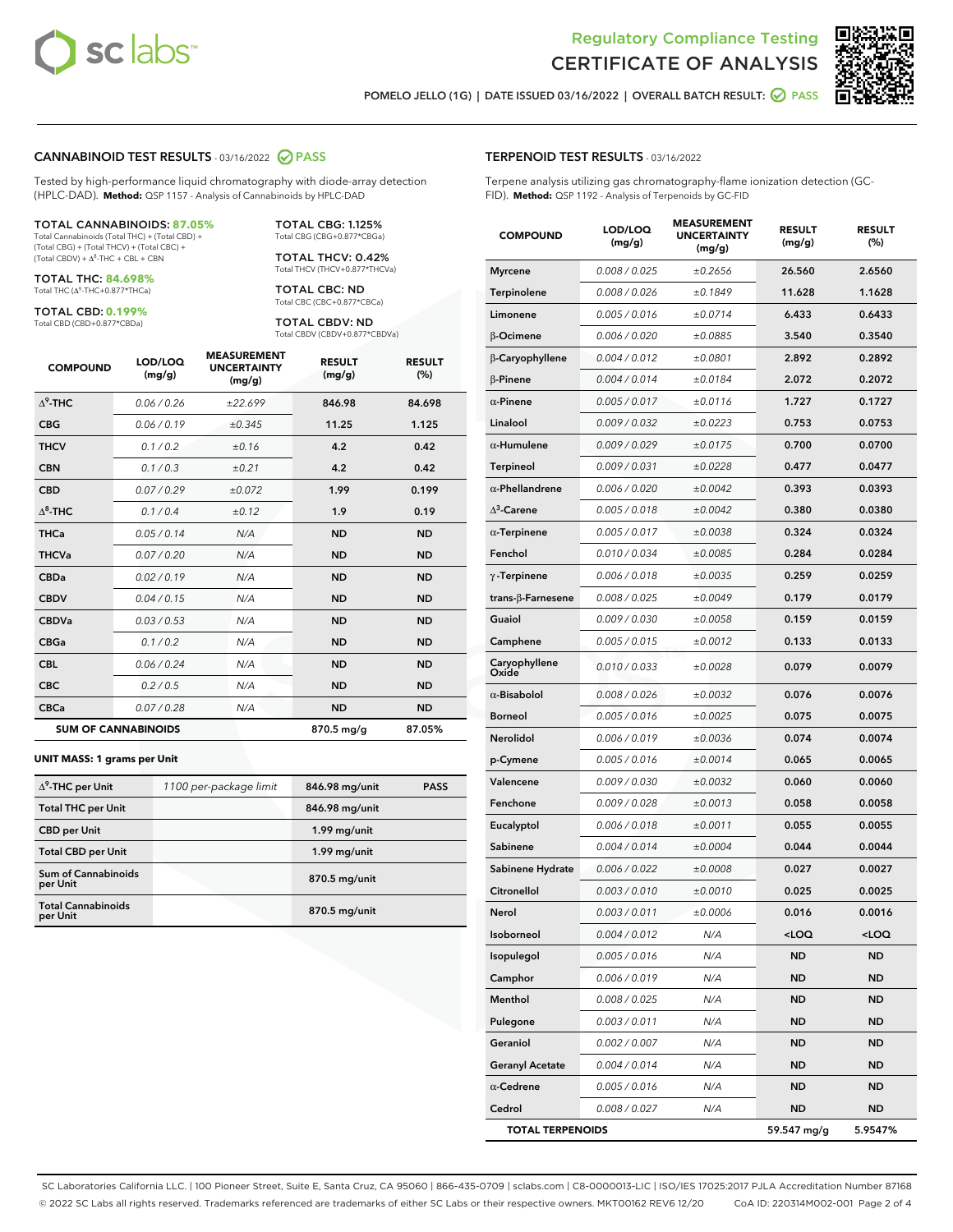



POMELO JELLO (1G) | DATE ISSUED 03/16/2022 | OVERALL BATCH RESULT:  $\bigcirc$  PASS

## CATEGORY 1 PESTICIDE TEST RESULTS - 03/16/2022 2 PASS

Pesticide and plant growth regulator analysis utilizing high-performance liquid chromatography-mass spectrometry (HPLC-MS) or gas chromatography-mass spectrometry (GC-MS). \*GC-MS utilized where indicated. **Method:** QSP 1212 - Analysis of Pesticides and Mycotoxins by LC-MS or QSP 1213 - Analysis of Pesticides by GC-MS

| <b>COMPOUND</b>             | LOD/LOQ<br>$(\mu g/g)$ | <b>ACTION</b><br><b>LIMIT</b><br>$(\mu g/g)$ | <b>MEASUREMENT</b><br><b>UNCERTAINTY</b><br>$(\mu g/g)$ | <b>RESULT</b><br>$(\mu g/g)$ | <b>RESULT</b> |
|-----------------------------|------------------------|----------------------------------------------|---------------------------------------------------------|------------------------------|---------------|
| Aldicarb                    | 0.03 / 0.08            | $\ge$ LOD                                    | N/A                                                     | <b>ND</b>                    | <b>PASS</b>   |
| Carbofuran                  | 0.02 / 0.05            | $\ge$ LOD                                    | N/A                                                     | <b>ND</b>                    | <b>PASS</b>   |
| Chlordane*                  | 0.03 / 0.08            | $\ge$ LOD                                    | N/A                                                     | <b>ND</b>                    | <b>PASS</b>   |
| Chlorfenapyr*               | 0.03/0.10              | $\ge$ LOD                                    | N/A                                                     | <b>ND</b>                    | <b>PASS</b>   |
| Chlorpyrifos                | 0.02/0.06              | $>$ LOD                                      | N/A                                                     | <b>ND</b>                    | <b>PASS</b>   |
| Coumaphos                   | 0.02 / 0.07            | $\ge$ LOD                                    | N/A                                                     | <b>ND</b>                    | <b>PASS</b>   |
| Daminozide                  | 0.02 / 0.07            | $\ge$ LOD                                    | N/A                                                     | <b>ND</b>                    | <b>PASS</b>   |
| <b>Dichlorvos</b><br>(DDVP) | 0.03/0.09              | $\ge$ LOD                                    | N/A                                                     | <b>ND</b>                    | <b>PASS</b>   |
| <b>Dimethoate</b>           | 0.03 / 0.08            | $\ge$ LOD                                    | N/A                                                     | <b>ND</b>                    | <b>PASS</b>   |
| Ethoprophos                 | 0.03/0.10              | $\ge$ LOD                                    | N/A                                                     | <b>ND</b>                    | <b>PASS</b>   |
| Etofenprox                  | 0.02 / 0.06            | $\ge$ LOD                                    | N/A                                                     | <b>ND</b>                    | <b>PASS</b>   |
| Fenoxycarb                  | 0.03/0.08              | $>$ LOD                                      | N/A                                                     | <b>ND</b>                    | <b>PASS</b>   |
| Fipronil                    | 0.03 / 0.08            | $>$ LOD                                      | N/A                                                     | <b>ND</b>                    | <b>PASS</b>   |
| Imazalil                    | 0.02 / 0.06            | $\ge$ LOD                                    | N/A                                                     | <b>ND</b>                    | <b>PASS</b>   |
| Methiocarb                  | 0.02 / 0.07            | $\ge$ LOD                                    | N/A                                                     | <b>ND</b>                    | <b>PASS</b>   |
| Parathion-methyl            | 0.03/0.10              | $\ge$ LOD                                    | N/A                                                     | <b>ND</b>                    | <b>PASS</b>   |
| <b>Mevinphos</b>            | 0.03/0.09              | $\ge$ LOD                                    | N/A                                                     | <b>ND</b>                    | <b>PASS</b>   |
| Paclobutrazol               | 0.02 / 0.05            | $\ge$ LOD                                    | N/A                                                     | <b>ND</b>                    | <b>PASS</b>   |
| Propoxur                    | 0.03/0.09              | $\ge$ LOD                                    | N/A                                                     | <b>ND</b>                    | <b>PASS</b>   |
| Spiroxamine                 | 0.03 / 0.08            | $>$ LOD                                      | N/A                                                     | <b>ND</b>                    | <b>PASS</b>   |
| Thiacloprid                 | 0.03/0.10              | $\ge$ LOD                                    | N/A                                                     | <b>ND</b>                    | <b>PASS</b>   |

## CATEGORY 2 PESTICIDE TEST RESULTS - 03/16/2022 @ PASS

| <b>COMPOUND</b>          | LOD/LOO<br>$(\mu g/g)$ | <b>ACTION</b><br><b>LIMIT</b><br>(µg/g) | <b>MEASUREMENT</b><br><b>UNCERTAINTY</b><br>$(\mu g/g)$ | <b>RESULT</b><br>$(\mu g/g)$ | <b>RESULT</b> |  |
|--------------------------|------------------------|-----------------------------------------|---------------------------------------------------------|------------------------------|---------------|--|
| Abamectin                | 0.03/0.10              | 0.1                                     | N/A                                                     | <b>ND</b>                    | <b>PASS</b>   |  |
| Acephate                 | 0.02/0.07              | 0.1                                     | N/A                                                     | <b>ND</b>                    | <b>PASS</b>   |  |
| Acequinocyl              | 0.02/0.07              | 0.1                                     | N/A                                                     | <b>ND</b>                    | <b>PASS</b>   |  |
| Acetamiprid              | 0.02/0.05              | 0.1                                     | N/A                                                     | <b>ND</b>                    | <b>PASS</b>   |  |
| Azoxystrobin             | 0.02/0.07              | 0.1                                     | N/A                                                     | <b>ND</b>                    | <b>PASS</b>   |  |
| <b>Bifenazate</b>        | 0.01/0.04              | 0.1                                     | N/A                                                     | <b>ND</b>                    | <b>PASS</b>   |  |
| <b>Bifenthrin</b>        | 0.02/0.05              | 3                                       | N/A                                                     | <b>ND</b>                    | <b>PASS</b>   |  |
| <b>Boscalid</b>          | 0.03/0.09              | 0.1                                     | N/A                                                     | <b>ND</b>                    | <b>PASS</b>   |  |
| Captan                   | 0.19/0.57              | 0.7                                     | N/A                                                     | <b>ND</b>                    | <b>PASS</b>   |  |
| Carbaryl                 | 0.02/0.06              | 0.5                                     | N/A                                                     | <b>ND</b>                    | <b>PASS</b>   |  |
| Chlorantranilip-<br>role | 0.04/0.12              | 10                                      | N/A                                                     | <b>ND</b>                    | <b>PASS</b>   |  |
| Clofentezine             | 0.03/0.09              | 0.1                                     | N/A                                                     | <b>ND</b>                    | <b>PASS</b>   |  |

| <b>COMPOUND</b>               | LOD/LOQ<br>(µg/g) | <b>ACTION</b><br><b>LIMIT</b><br>(µg/g) | <b>MEASUREMENT</b><br><b>UNCERTAINTY</b><br>$(\mu g/g)$ | <b>RESULT</b><br>(µg/g) | <b>RESULT</b> |
|-------------------------------|-------------------|-----------------------------------------|---------------------------------------------------------|-------------------------|---------------|
| Cyfluthrin                    | 0.12 / 0.38       | $\overline{c}$                          | N/A                                                     | <b>ND</b>               | <b>PASS</b>   |
| Cypermethrin                  | 0.11 / 0.32       | 1                                       | N/A                                                     | <b>ND</b>               | <b>PASS</b>   |
| <b>Diazinon</b>               | 0.02 / 0.05       | 0.1                                     | N/A                                                     | <b>ND</b>               | <b>PASS</b>   |
| Dimethomorph                  | 0.03 / 0.09       | 2                                       | N/A                                                     | <b>ND</b>               | <b>PASS</b>   |
| Etoxazole                     | 0.02 / 0.06       | 0.1                                     | N/A                                                     | <b>ND</b>               | <b>PASS</b>   |
| Fenhexamid                    | 0.03 / 0.09       | 0.1                                     | N/A                                                     | <b>ND</b>               | <b>PASS</b>   |
| Fenpyroximate                 | 0.02 / 0.06       | 0.1                                     | N/A                                                     | <b>ND</b>               | <b>PASS</b>   |
| Flonicamid                    | 0.03 / 0.10       | 0.1                                     | N/A                                                     | <b>ND</b>               | <b>PASS</b>   |
| Fludioxonil                   | 0.03 / 0.10       | 0.1                                     | N/A                                                     | <b>ND</b>               | <b>PASS</b>   |
| Hexythiazox                   | 0.02 / 0.07       | 0.1                                     | N/A                                                     | <b>ND</b>               | <b>PASS</b>   |
| Imidacloprid                  | 0.04 / 0.11       | 5                                       | N/A                                                     | <b>ND</b>               | <b>PASS</b>   |
| Kresoxim-methyl               | 0.02 / 0.07       | 0.1                                     | N/A                                                     | <b>ND</b>               | <b>PASS</b>   |
| <b>Malathion</b>              | 0.03 / 0.09       | 0.5                                     | N/A                                                     | <b>ND</b>               | <b>PASS</b>   |
| Metalaxyl                     | 0.02 / 0.07       | $\overline{2}$                          | N/A                                                     | <b>ND</b>               | <b>PASS</b>   |
| Methomyl                      | 0.03 / 0.10       | 1                                       | N/A                                                     | <b>ND</b>               | <b>PASS</b>   |
| Myclobutanil                  | 0.03 / 0.09       | 0.1                                     | N/A                                                     | <b>ND</b>               | <b>PASS</b>   |
| Naled                         | 0.02 / 0.07       | 0.1                                     | N/A                                                     | <b>ND</b>               | <b>PASS</b>   |
| Oxamyl                        | 0.04 / 0.11       | 0.5                                     | N/A                                                     | <b>ND</b>               | <b>PASS</b>   |
| Pentachloronitro-<br>benzene* | 0.03 / 0.09       | 0.1                                     | N/A                                                     | <b>ND</b>               | <b>PASS</b>   |
| Permethrin                    | 0.04 / 0.12       | 0.5                                     | N/A                                                     | <b>ND</b>               | <b>PASS</b>   |
| Phosmet                       | 0.03 / 0.10       | 0.1                                     | N/A                                                     | <b>ND</b>               | <b>PASS</b>   |
| Piperonyl<br><b>Butoxide</b>  | 0.02 / 0.07       | 3                                       | N/A                                                     | <b>ND</b>               | <b>PASS</b>   |
| Prallethrin                   | 0.03 / 0.08       | 0.1                                     | N/A                                                     | <b>ND</b>               | <b>PASS</b>   |
| Propiconazole                 | 0.02 / 0.07       | 0.1                                     | N/A                                                     | <b>ND</b>               | <b>PASS</b>   |
| Pyrethrins                    | 0.04 / 0.12       | 0.5                                     | N/A                                                     | <b>ND</b>               | <b>PASS</b>   |
| Pyridaben                     | 0.02 / 0.07       | 0.1                                     | N/A                                                     | <b>ND</b>               | <b>PASS</b>   |
| Spinetoram                    | 0.02 / 0.07       | 0.1                                     | N/A                                                     | <b>ND</b>               | <b>PASS</b>   |
| Spinosad                      | 0.02 / 0.07       | 0.1                                     | N/A                                                     | <b>ND</b>               | <b>PASS</b>   |
| Spiromesifen                  | 0.02 / 0.05       | 0.1                                     | N/A                                                     | <b>ND</b>               | <b>PASS</b>   |
| Spirotetramat                 | 0.02 / 0.06       | 0.1                                     | N/A                                                     | <b>ND</b>               | <b>PASS</b>   |
| Tebuconazole                  | 0.02 / 0.07       | 0.1                                     | N/A                                                     | ND                      | <b>PASS</b>   |
| Thiamethoxam                  | 0.03 / 0.10       | 5                                       | N/A                                                     | <b>ND</b>               | <b>PASS</b>   |
| Trifloxystrobin               | 0.03 / 0.08       | 0.1                                     | N/A                                                     | <b>ND</b>               | <b>PASS</b>   |

SC Laboratories California LLC. | 100 Pioneer Street, Suite E, Santa Cruz, CA 95060 | 866-435-0709 | sclabs.com | C8-0000013-LIC | ISO/IES 17025:2017 PJLA Accreditation Number 87168 © 2022 SC Labs all rights reserved. Trademarks referenced are trademarks of either SC Labs or their respective owners. MKT00162 REV6 12/20 CoA ID: 220314M002-001 Page 3 of 4